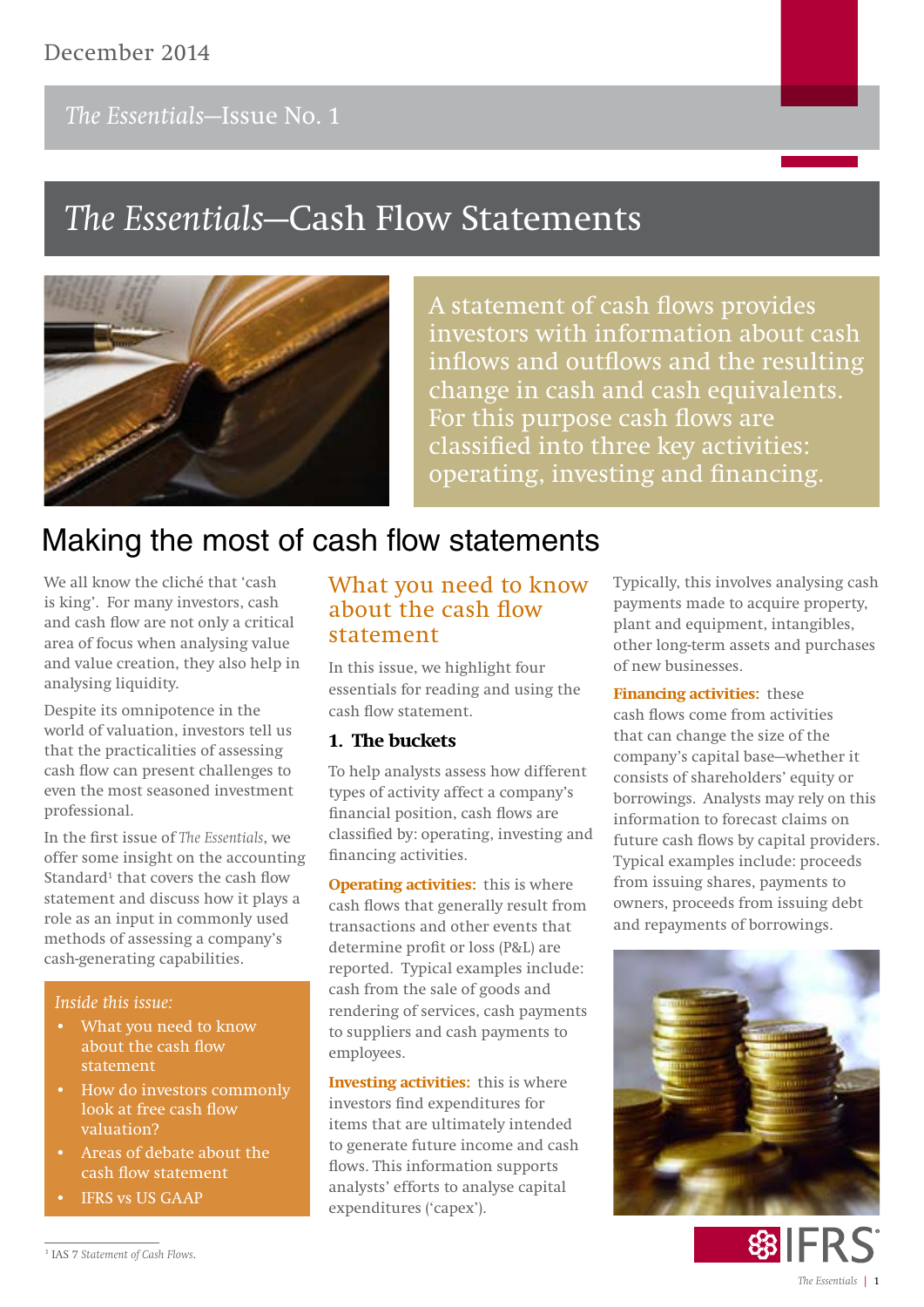### **2. Three buckets: one statement**

By requiring companies to consider transactions through the lens of operating, investing and financing activities, the cash flow statement is organised in a manner that can support many investors' methods of analysing the present value of future cash flows and of making comparisons across companies. As part of this, different cash flows from the same transaction can be classified in more than one bucket. For example, a cash repayment of a loan that includes principal and interest would see the interest portion classified as operating or financing, while the principal repayment would be classified as financing.

*No matter whether a company makes telecom equipment, cars, or candy, it's still the same question: How much cash do we get and when?* Warren Buffett and Charlie Munger



#### **3. Two ways to present a cash flow statement**

Management can choose one of two ways to present the operating activities in the cash flow statement.

**The direct method:** this is not commonly used (except in a few jurisdictions, such as Australia). It displays major classes of gross cash receipts and payments.

**The indirect method:** this is the more commonly used method of presenting operating activities in the cash flow statement. It is important to appreciate that under this method investors receive a statement reconciling the P&L with operating cash flows, instead of a statement of inflows and outflows.

This reconciliation allows investors to see the effect of accruals of key items in the P&L, including non-cash transactions, deferrals and accruals of operating cash receipts, and deferrals and accruals of operating cash payments. Many investors tell us that they analyse the effect of accruals to obtain an indication of 'earnings quality'. For example, if a company's net income is much higher than its operating cash flow, an analyst may further investigate the company's earnings quality to understand whether this could be explained by accounting choices or by particular operating activities.



### **How do investors commonly look at free cash flow valuation?**



in estimating free cash flow is the excess of a company's operating cash flow over its capital expenditures. Applying methods, such as a discounted cash flow model (DCF), is often considered to be more appropriate than simply using the disclosed operating cash flow. This is because it considers the cash

of the business. To enable this analysis to be as precise as possible, companies are encouraged to disclose separately cash flows that increase operating capacity and those required to maintain 'maintenance capex' vs 'growth capex'). As well, these measures of a company's cash flow can be used as an indicator of financial strength, which may be useful to investors analysing a company's ability to repay debt.

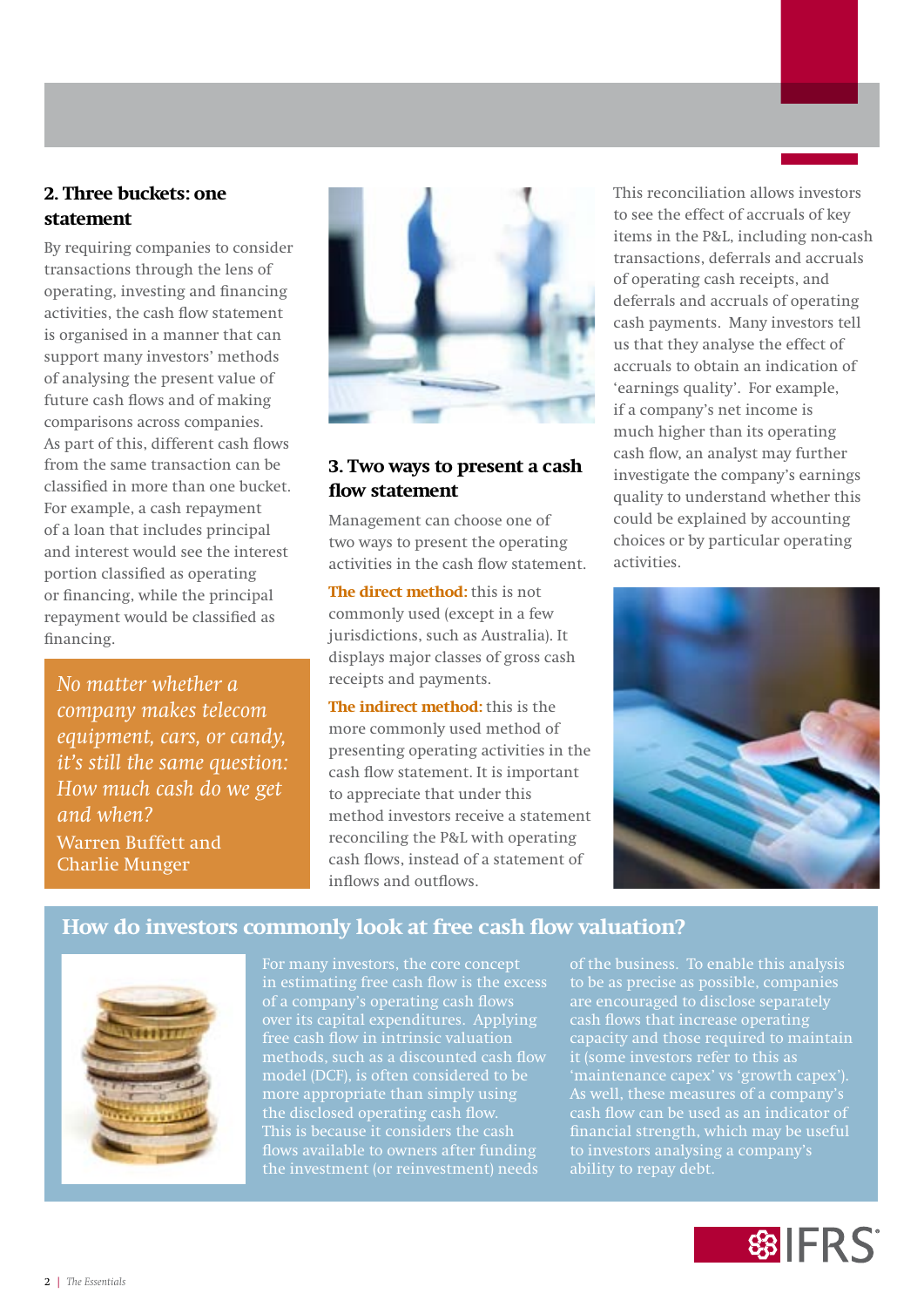#### **4. No statement is an island!**

No financial statement should be taken in isolation. Indeed, an unwary investor who looked only at the cash flow statement could miss out on important information contained elsewhere in the financial statements. For example, investing activities can often include non-cash transactions—one instance would be when finance leases are used to obtain property, plant and equipment (PP&E). This introduces a potential 'capex blind spot' into an investor's analysis. When cash is used to purchase PP&E, an analyst would see this capex cash flow classified in investing activities. However, PP&E acquired via a finance lease is a non-cash investing transaction that results in assets and liabilities being recognised in the balance sheet without any corresponding cash flows presented in the cash flow statement.

This capex blind spot could result in a mismatch between what the analyst perceives to be the company's cash generating capabilities relative to the associated investment needs.



To help investors to overcome this potential analytical hazard, companies are also required to disclose non-cash transactions (investing and financing) elsewhere within the financial statements. This information can be used to provide other 'cash-related' measures that could prove useful in an analysis.



## Areas of debate about the cash flow statement

There are a variety of views on virtually every aspect of financial reporting. Because of the importance of cash flows in the valuation process, it is not surprising that this is an area that stimulates hot debate. Commonly cited areas of concern include:

- Dividends and interest paid can be classified as either operating or financing activities. This results in some diversity in reporting practices across companies, requiring analysts to make appropriate adjustments when making comparisons. For instance, if a company classifies interest paid in the financing section of the cash flow statement, then the analyst may adjust the reported operating cash flow by this amount when calculating free cash flow for valuation purposes. Conversely, interest paid that is reported within operating activities may be reclassified to financing by investors who focus on assessing the company's ability to service debt.
- Expenditures on research and development activities are classified as cash from operating activities; however, some analysts consider these to be long-term investments in future income generating activities.

## What is the most helpful starting point for reconciling the P&L to operating cash flow?

The presentation of operating profit under the indirect method of the cash flow statement can start with either P&L before or after tax. An investor's ability to make comparisons across companies may be affected if different starting points are presented in the reconciliation.